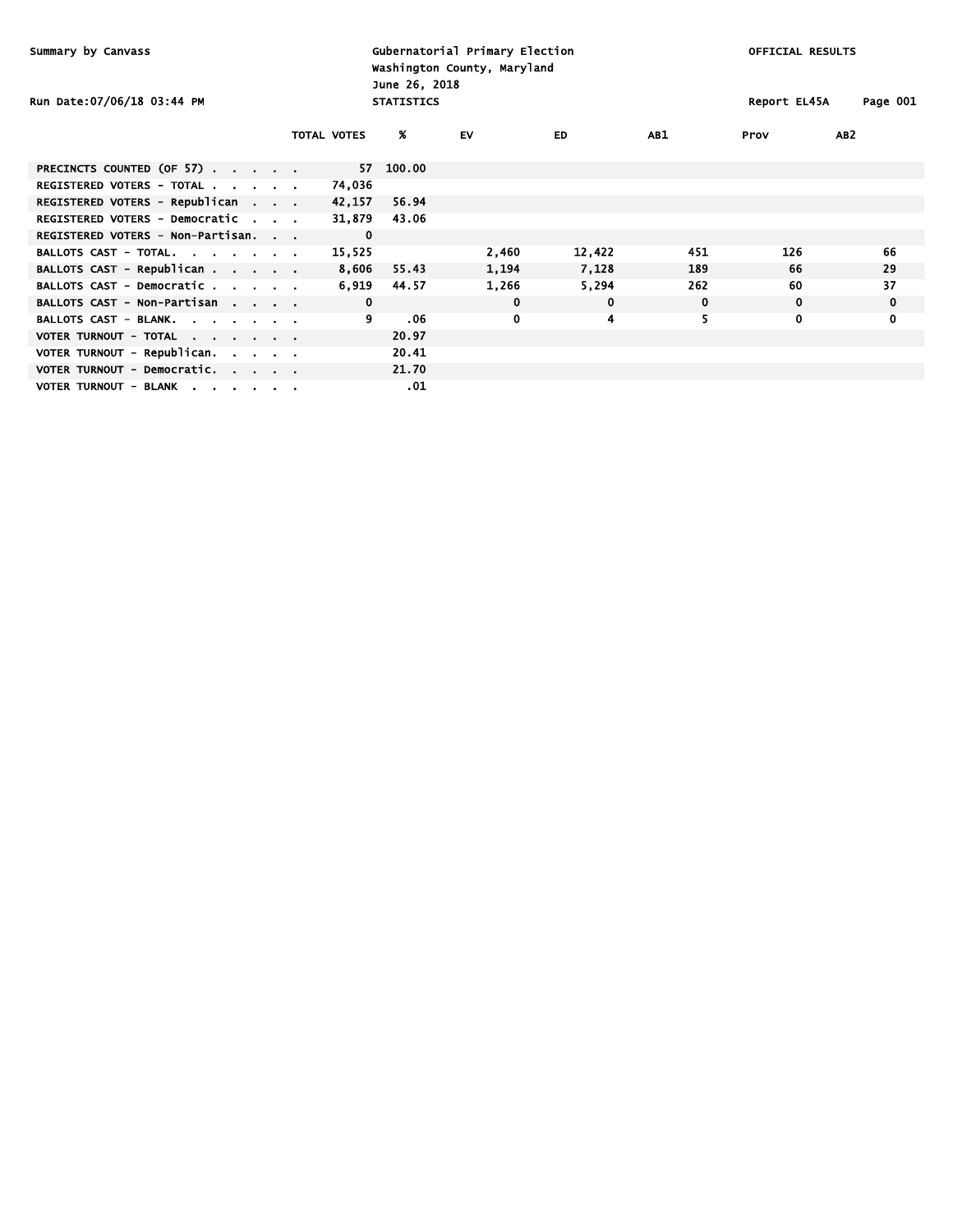| Summary by Canvass<br>Run Date: 07/06/18 03:44 PM |  |        |                           |                             |                    | June 26, 2018<br>Republican | Gubernatorial Primary Election<br>Washington County, Maryland |             | OFFICIAL RESULTS<br>Report EL45A | Page 002       |                         |
|---------------------------------------------------|--|--------|---------------------------|-----------------------------|--------------------|-----------------------------|---------------------------------------------------------------|-------------|----------------------------------|----------------|-------------------------|
|                                                   |  |        |                           |                             | <b>TOTAL VOTES</b> | X                           | EV                                                            | ED          | AB1                              | Prov           | AB <sub>2</sub>         |
| REP Governor / Lt. Governor                       |  |        |                           |                             |                    |                             |                                                               |             |                                  |                |                         |
| (VOTE FOR) 1                                      |  |        |                           |                             |                    |                             |                                                               |             |                                  |                |                         |
| Hogan-Rutherford                                  |  |        |                           |                             | 7,877              | 100.00                      | 1,091                                                         | 6,519       | 182                              | 59             | 26                      |
| Total                                             |  |        |                           |                             | 7,877              |                             | 1,091                                                         | 6,519       | 182                              | 59             | 26                      |
| Over Votes                                        |  |        |                           |                             | $\mathbf 0$        |                             | $\mathbf 0$                                                   | $\mathbf 0$ | $\mathbf 0$                      | $\mathbf 0$    | 0                       |
| Under Votes                                       |  |        |                           |                             | 729                |                             | 103                                                           | 609         | 7                                | $\overline{7}$ | 3                       |
|                                                   |  |        |                           |                             |                    |                             |                                                               |             |                                  |                |                         |
| REP Comptroller                                   |  |        |                           |                             |                    |                             |                                                               |             |                                  |                |                         |
| (VOTE FOR) 1                                      |  |        |                           |                             |                    |                             |                                                               |             |                                  |                |                         |
| Anjali Reed Phukan                                |  |        | $\mathbf{a} = \mathbf{0}$ |                             | 5,984              | 100.00                      | 810                                                           | 4,967       | 142                              | 47             | 18                      |
| Total                                             |  |        |                           |                             | 5,984              |                             | 810                                                           | 4,967       | 142                              | 47             | 18                      |
| Over Votes                                        |  |        |                           |                             | $\mathbf 0$        |                             | $\mathbf{o}$                                                  | $\mathbf 0$ | $\mathbf 0$                      | $\mathbf 0$    | $\mathbf 0$             |
| Under Votes                                       |  |        |                           |                             | 2,622              |                             | 384                                                           | 2,161       | 47                               | 19             | 11                      |
|                                                   |  |        |                           |                             |                    |                             |                                                               |             |                                  |                |                         |
| REP Attorney General                              |  |        |                           |                             |                    |                             |                                                               |             |                                  |                |                         |
| (VOTE FOR) 1                                      |  |        |                           |                             |                    |                             |                                                               |             |                                  |                |                         |
| Craig Wolf                                        |  |        |                           |                             | 6,363              | 100.00                      | 870                                                           | 5,269       | 155                              | 49             | 20                      |
| Total                                             |  |        |                           |                             | 6,363              |                             | 870                                                           | 5,269       | 155                              | 49             | 20                      |
| Over Votes                                        |  |        |                           | $\mathbf{r} = \mathbf{r}$   | $\mathbf 0$        |                             | $\mathbf 0$                                                   | $\mathbf 0$ | $\mathbf 0$                      | $\mathbf 0$    | $\mathbf 0$             |
| Under Votes                                       |  |        |                           |                             | 2,243              |                             | 324                                                           | 1,859       | 34                               | 17             | 9                       |
|                                                   |  |        |                           |                             |                    |                             |                                                               |             |                                  |                |                         |
| REP U.S. Senator                                  |  |        |                           |                             |                    |                             |                                                               |             |                                  |                |                         |
| (VOTE FOR) 1                                      |  |        |                           |                             |                    |                             |                                                               |             |                                  |                |                         |
| Tony Campbell                                     |  |        |                           |                             | 2,619              | 38.51                       | 408                                                           | 2,130       | 51                               | 24             | 6                       |
| Chris Chaffee                                     |  |        |                           |                             | 1,229              | 18.07                       | 162                                                           | 1,040       | 22                               | 3              | 2                       |
| Christina J. Grigorian                            |  |        |                           |                             | 1,029              | 15.13                       | 103                                                           | 891         | 20                               | 8              | $\overline{\mathbf{z}}$ |
| Blaine Taylor                                     |  |        |                           |                             | 663                | 9.75                        | 102                                                           | 536         | 19                               | 5              | 1                       |
| Gerald I. Smith, Jr                               |  |        |                           | $\mathbf{r} = \mathbf{r}$   | 393                | 5.78                        | 47                                                            | 323         | 12                               | 9              | $\mathbf{2}$            |
| John R. Graziani                                  |  |        | $\sim 100$ km s $^{-1}$   |                             | 351                | 5.16                        | 36                                                            | 299         | 12                               | 1              | 3                       |
| Evan M. Cronhardt.                                |  |        |                           |                             | 141                | 2.07                        | 10                                                            | 124         | 3                                | 4              | 0                       |
| Bill Krehnbrink<br>$\sim$                         |  |        |                           |                             | 113                | 1.66                        | 11                                                            | 99          | $\mathbf{1}$                     | $\mathbf{1}$   | 1                       |
| Albert Binyahmin Howard.                          |  |        |                           |                             | 95                 | 1.40                        | $\overline{9}$                                                | 82          | 4                                | 0              | 0                       |
| Brian Charles Vaeth                               |  |        |                           |                             | 95                 | 1.40                        | 10                                                            | 83          | 2                                | $\mathbf 0$    | 0                       |
| Nnabu Eze                                         |  |        |                           |                             | 72                 | 1.06                        | 14                                                            | 57          | $\mathbf 0$                      | $\mathbf{1}$   | 0                       |
| Total                                             |  |        |                           |                             | 6,800              |                             | 912                                                           | 5,664       | 146                              | 56             | 22                      |
| Over Votes                                        |  |        |                           | $\sim$ $\sim$               | 27                 |                             | $\overline{2}$                                                | 24          | $\mathbf{1}$                     | $\mathbf 0$    | 0                       |
| Under Votes                                       |  | $\sim$ |                           | $\mathcal{A}=\mathcal{A}$ . | 1,779              |                             | 280                                                           | 1,440       | 42                               | 10             | 7                       |
|                                                   |  |        |                           |                             |                    |                             |                                                               |             |                                  |                |                         |
| REP Representative in Congress - 6                |  |        |                           |                             |                    |                             |                                                               |             |                                  |                |                         |
| Congressional District 6                          |  |        |                           |                             |                    |                             |                                                               |             |                                  |                |                         |
| (VOTE FOR) 1                                      |  |        |                           |                             |                    |                             |                                                               |             |                                  |                |                         |
| Amie Hoeber.                                      |  |        |                           |                             | 4,907              | 63.81                       | 669                                                           | 4,099       | 89                               | 36             | 14                      |
| Lisa Lloyd                                        |  |        |                           |                             | 1,562              | 20.31                       | 263                                                           | 1,246       | 30                               | 15             | 8                       |
| Kurt Elsasser                                     |  |        |                           |                             | 774                | 10.07                       | 91                                                            | 651         | 24                               | 7              | 1                       |
| Bradley St. Rohrs.                                |  |        |                           |                             | 447                | 5.81                        | 54                                                            | 373         | 15                               | $\overline{2}$ | 3                       |
| Total                                             |  |        |                           |                             | 7,690              |                             | 1,077                                                         | 6,369       | 158                              | 60             | 26                      |
| Over Votes                                        |  |        |                           |                             | 10                 |                             | 0                                                             | 10          | $\mathbf 0$                      | $\mathbf 0$    | 0                       |
| Under Votes                                       |  |        |                           |                             | 906                |                             | 117                                                           | 749         | 31                               | 6              | 3                       |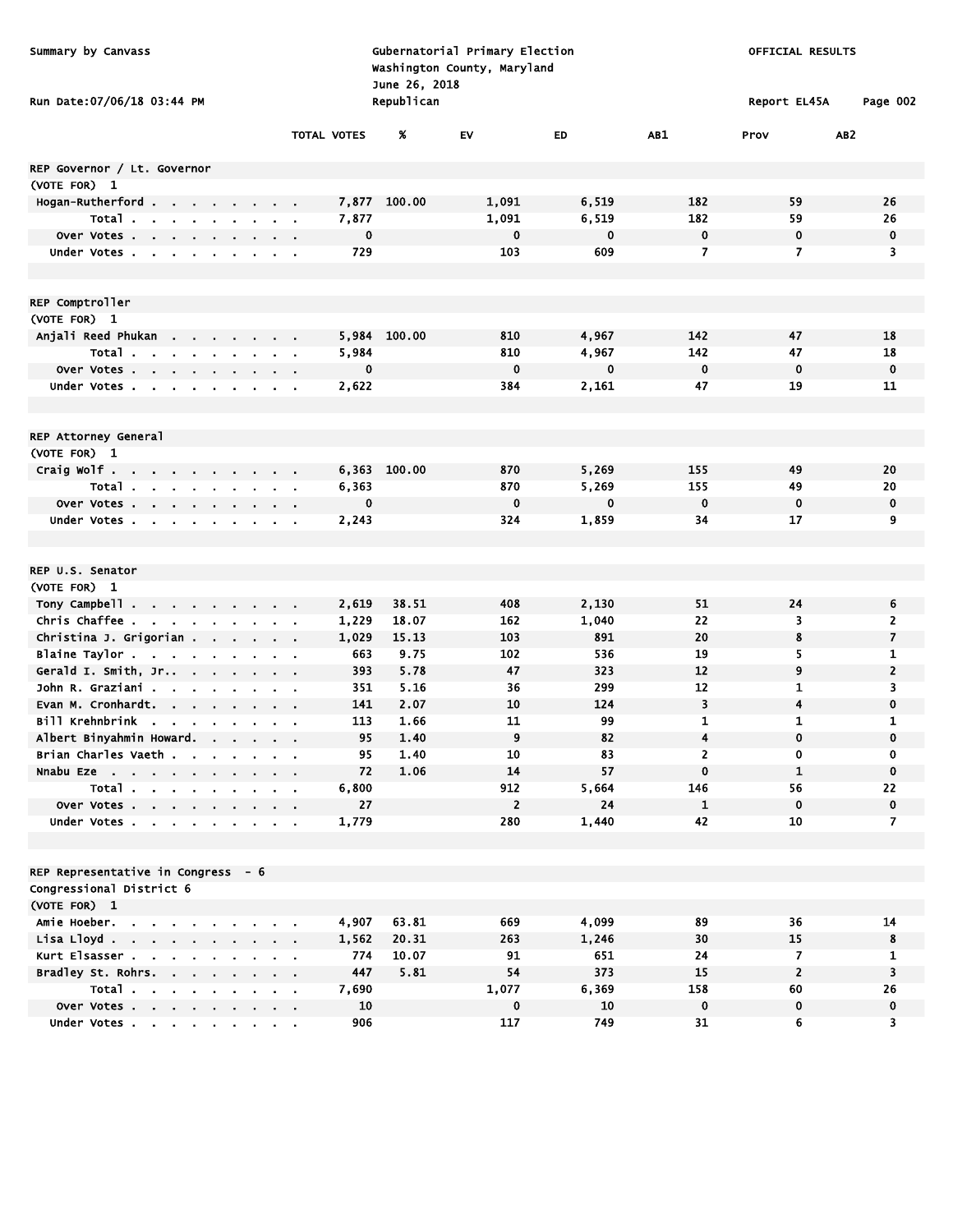| Summary by Canvass                                                                                                                                                               |                    | June 26, 2018 | Gubernatorial Primary Election<br>Washington County, Maryland | OFFICIAL RESULTS |              |                         |                         |
|----------------------------------------------------------------------------------------------------------------------------------------------------------------------------------|--------------------|---------------|---------------------------------------------------------------|------------------|--------------|-------------------------|-------------------------|
| Run Date:07/06/18 03:44 PM                                                                                                                                                       |                    | Republican    |                                                               |                  |              | Report EL45A            | Page 003                |
|                                                                                                                                                                                  | <b>TOTAL VOTES</b> | X             | EV                                                            | ED               | AB1          | Prov                    | AB <sub>2</sub>         |
| REP State Senator - 1 Legislative District 1                                                                                                                                     |                    |               |                                                               |                  |              |                         |                         |
| (VOTE FOR) 1                                                                                                                                                                     |                    |               |                                                               |                  |              |                         |                         |
| George C. Edwards.<br>$\mathbf{r} = \mathbf{r} \cdot \mathbf{r}$<br>$\mathbf{r}$                                                                                                 | 1,203              | 100.00        | 113                                                           | 1,066            | 18           | 4                       | $\overline{2}$          |
| Total                                                                                                                                                                            | 1,203              |               | 113                                                           | 1,066            | 18           | 4                       | $\overline{2}$          |
| Over Votes .<br>$\mathbf{r} = \mathbf{r} + \mathbf{r}$ , where<br>$\sim$ 100 $\sim$<br>$\blacksquare$                                                                            | $\bf{0}$           |               | $\mathbf 0$                                                   | $\mathbf 0$      | $\mathbf 0$  | $\pmb{0}$               | $\mathbf 0$             |
| Under Votes<br>$\sim$<br>$\sim 100$ km s $^{-1}$                                                                                                                                 | 474                |               | 35                                                            | 423              | 5            | $\overline{7}$          | $\overline{\mathbf{4}}$ |
| REP State Senator - 2 Legislative District 2                                                                                                                                     |                    |               |                                                               |                  |              |                         |                         |
| (VOTE FOR) 1                                                                                                                                                                     |                    |               |                                                               |                  |              |                         |                         |
| Andrew A. Serafini<br>$\mathbf{a} = \mathbf{a} + \mathbf{a} + \mathbf{a}$ .<br>$\mathbf{a}$ and $\mathbf{a}$                                                                     |                    | 5,918 100.00  | 902                                                           | 4,805            | 144          | 47                      | 20                      |
| Total<br>$\sim$                                                                                                                                                                  | 5,918              |               | 902                                                           | 4,805            | 144          | 47                      | 20                      |
| Over Votes.<br>and a state<br>$\mathbf{r} = \mathbf{r}$ .<br>$\blacksquare$<br>$\sim$                                                                                            | $\mathbf 0$        |               | $\mathbf 0$                                                   | $\mathbf 0$      | $\mathbf 0$  | $\mathbf 0$             | $\mathbf 0$             |
| Under Votes<br>$\mathbf{a} = \mathbf{a} \cdot \mathbf{a}$                                                                                                                        | 1,011              |               | 144                                                           | 834              | 22           | 8                       | $\overline{\mathbf{3}}$ |
| REP House of Delegates - 1C Legislative Subdistrict 1C                                                                                                                           |                    |               |                                                               |                  |              |                         |                         |
| (VOTE FOR) 1                                                                                                                                                                     |                    |               |                                                               |                  |              |                         |                         |
| Mike McKay                                                                                                                                                                       | 1,031              | 63.45         | 78                                                            | 928              | 14           | $\overline{7}$          | 4                       |
| Nicole Alt-Myers<br>$\sim$ $\sim$<br>$\cdot$<br>$\sim$                                                                                                                           | 457                | 28.12         | 41                                                            | 405              | 8            | 1                       | 2                       |
| Jordan Lysczek.<br>$\mathbf{a} = \mathbf{a} + \mathbf{a}$ , $\mathbf{a} = \mathbf{a}$<br>$\mathbf{r} = \mathbf{r} \cdot \mathbf{r}$<br>$\mathbf{r}$<br>$\mathbf{r} = \mathbf{r}$ | 137                | 8.43          | 16                                                            | 120              | $\mathbf{1}$ | $\mathbf 0$             | 0                       |
| Total.<br>$\mathbf{a} = \mathbf{a} + \mathbf{a} + \mathbf{a} + \mathbf{a}$ .<br>$\sim$<br>$\alpha = 0.1$                                                                         | 1,625              |               | 135                                                           | 1,453            | 23           | 8                       | 6                       |
| Over Votes.<br>ä.<br>$\mathbf{r}$<br>$\sim$<br>$\mathbf{r}$<br>$\mathbf{r}$                                                                                                      | $\overline{2}$     |               | $\mathbf{1}$                                                  | $\mathbf{1}$     | $\mathbf 0$  | $\mathbf 0$             | $\mathbf 0$             |
| Under Votes                                                                                                                                                                      | 50                 |               | 12                                                            | 35               | $\mathbf 0$  | $\overline{\mathbf{3}}$ | 0                       |
| REP House of Delegates - 2A Legislative Subdistrict 2A                                                                                                                           |                    |               |                                                               |                  |              |                         |                         |
| (VOTE FOR) 2                                                                                                                                                                     |                    |               |                                                               |                  |              |                         |                         |
| Neil C. Parrott $\cdots$                                                                                                                                                         | 4,607              | 53.41         | 631                                                           | 3,844            | 97           | 27                      | 8                       |
| William Joseph Wivell<br>$\mathbf{u} = \mathbf{u} + \mathbf{u} + \mathbf{u}$ . Then<br>$\sim 10^{-10}$ m                                                                         | 4,019              | 46.59         | 569                                                           | 3,332            | 90           | 24                      | 4                       |
| Total<br>$\sim$<br>$\mathbf{r} = \mathbf{r}$<br>$\sim$                                                                                                                           | 8,626              |               | 1,200                                                         | 7,176            | 187          | 51                      | 12                      |
| Over Votes.<br>$\sim 10$<br>$\sim$<br>$\mathbf{r}$                                                                                                                               | 0<br>$\mathbf{r}$  |               | 0                                                             | 0                | 0            | 0                       | $\mathbf 0$             |
| Under Votes                                                                                                                                                                      | 2,504              |               | 364                                                           | 2,058            | 49           | 23                      | 10                      |
|                                                                                                                                                                                  |                    |               |                                                               |                  |              |                         |                         |
| REP House of Delegates - 2B Legislative Subdistrict 2B                                                                                                                           |                    |               |                                                               |                  |              |                         |                         |
| (VOTE FOR) 1                                                                                                                                                                     |                    |               |                                                               |                  |              |                         |                         |
| Paul D. Corderman.<br>the company of the company of                                                                                                                              | 1,144              | 100.00        | 233                                                           | 847              | 40           | 13                      | 11                      |
| Total<br>$\alpha = 0.1$                                                                                                                                                          | 1,144              |               | 233                                                           | 847              | 40           | 13                      | 11                      |
| Over Votes.                                                                                                                                                                      | 0                  |               | $\mathbf 0$                                                   | 0                | $\mathbf 0$  | $\mathbf 0$             | $\mathbf 0$             |
| Under Votes<br>$\cdot$<br>$\alpha = 0.1$                                                                                                                                         | 220                |               | 31                                                            | 175              | 8            | 5                       | $\mathbf 1$             |
|                                                                                                                                                                                  |                    |               |                                                               |                  |              |                         |                         |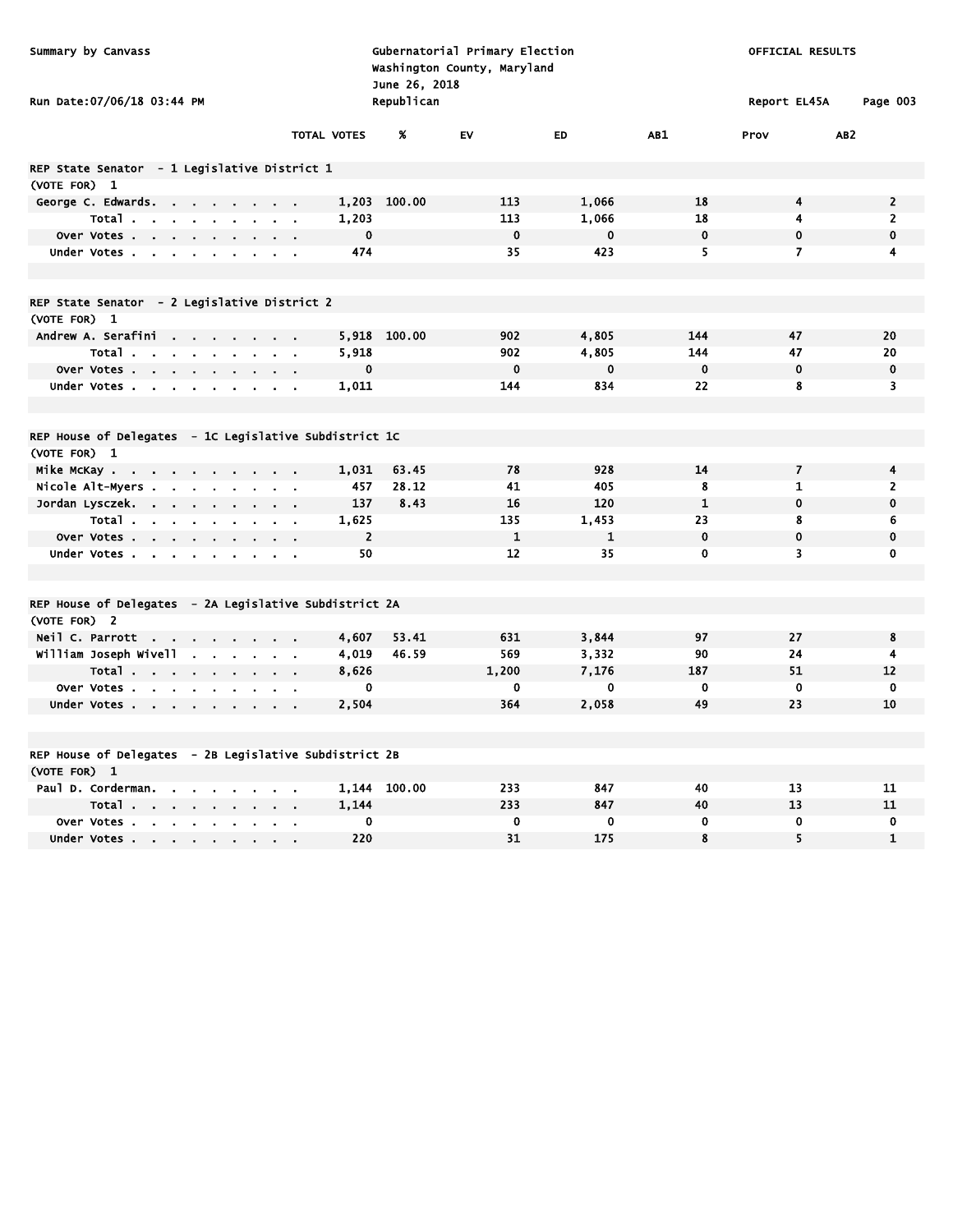| Summary by Canvass<br>Run Date: 07/06/18 03:44 PM                                                 |                                                     | June 26, 2018<br>Republican | Gubernatorial Primary Election<br>Washington County, Maryland |                | OFFICIAL RESULTS<br>Report EL45A | Page 004                |                 |
|---------------------------------------------------------------------------------------------------|-----------------------------------------------------|-----------------------------|---------------------------------------------------------------|----------------|----------------------------------|-------------------------|-----------------|
|                                                                                                   | <b>TOTAL VOTES</b>                                  | $\pmb{\times}$              | <b>EV</b>                                                     | ED             | AB1                              | Prov                    | AB <sub>2</sub> |
| REP County Commissioner                                                                           |                                                     |                             |                                                               |                |                                  |                         |                 |
| (VOTE FOR) 5                                                                                      |                                                     |                             |                                                               |                | 104                              | 44                      |                 |
| Terry L. Baker.<br>Jeff Cline .                                                                   | 5,008<br>$\mathbf{r} = \mathbf{r} \cdot \mathbf{r}$ | 15.45<br>14.91              | 650<br>645                                                    | 4,196<br>4,017 | 121                              | 37                      | 14              |
| $\sim 10$<br>and a strain and a strain<br>Randall Wagner.                                         | 4,834<br>$\mathbf{r} = \mathbf{r}$                  | 13.03                       | 644                                                           | 3,468          | 78                               | 23                      | 14<br>11        |
| the contract of the contract of the<br>Wayne K. Keefer<br>the company of the company of<br>$\sim$ | 4,224<br>3,842                                      | 11.85                       | 502                                                           | 3,230          | 73                               | 27                      | 10              |
| $\mathbf{r}$<br>Cort Meinelschmidt<br>$\mathbf{r}$<br><b>Contract Contract</b><br>$\mathbf{r}$    | 2,714<br>$\sim$ 100 $\pm$                           | 8.37                        | 383                                                           | 2,266          | 41                               | 20                      | 4               |
| Charles Burkett<br>$\mathbf{r} = \mathbf{r}$<br>$\sim 10^{-11}$<br>$\mathbf{r} = \mathbf{r}$ .    | 2,245<br>$\alpha = 0.01$                            | 6.93                        | 393                                                           | 1,786          | 43                               | 16                      | 7               |
| Donny Ravas                                                                                       | 2,045                                               | 6.31                        | 345                                                           | 1,665          | 21                               | 10                      | 4               |
| Valerie Oliver.                                                                                   | 1,425                                               | 4.40                        | 168                                                           | 1,195          | 45                               | 11                      | 6               |
| Scott Bryan.                                                                                      | 1,380                                               | 4.26                        | 255                                                           | 1,069          | 35                               | 12                      | 9               |
| wally McClure .<br>$\mathbf{r} = \mathbf{r}$                                                      | 1,356                                               | 4.18                        | 188                                                           | 1,110          | 38                               | 12                      | 8               |
| Casey Hoffman<br>$\sim$<br>$\sim 100$<br>$\sim$                                                   | 1,236<br>$\mathbf{r} = \mathbf{r}$                  | 3.81                        | 198                                                           | 999            | 22                               | 16                      | 1               |
| David Ebersole.<br>$\sim 10^{-11}$<br>$\alpha$ , $\beta$ , $\alpha$                               | 1,183<br>$\mathbf{r} = \mathbf{r}$                  | 3.65                        | 136                                                           | 999            | 31                               | 10                      | 7               |
| Anthony Robinson                                                                                  | 919                                                 | 2.84                        | 106                                                           | 784            | 18                               | $\overline{\mathbf{4}}$ | $\overline{7}$  |
| Total                                                                                             | 32,411<br>$\sim 10$ $\mu$                           |                             | 4,613                                                         | 26,784         | 670                              | 242                     | 102             |
| Over Votes                                                                                        | 125                                                 |                             | 25                                                            | 90             | 10                               | $\mathbf 0$             | $\mathbf 0$     |
| Under Votes                                                                                       | 10,494<br>$\alpha$ , $\beta$ , $\alpha$             |                             | 1,332                                                         | 8,766          | 265                              | 88                      | 43              |
| REP Judge of the Circuit Court Judicial Circuit 4                                                 |                                                     |                             |                                                               |                |                                  |                         |                 |
| (VOTE FOR) 2                                                                                      |                                                     |                             |                                                               |                |                                  |                         |                 |
| Mark K. Boyer.                                                                                    | 6,074                                               | 50.31                       | 849                                                           | 5,017          | 144                              | 48                      | 16              |
| Brett Wilson<br>the contract of the contract of                                                   | 5,999<br>$\alpha$ , $\beta$ , $\alpha$              | 49.69                       | 898                                                           | 4,905          | 132                              | 44                      | 20              |
| Total.                                                                                            | 12,073                                              |                             | 1,747                                                         | 9,922          | 276                              | 92                      | 36              |
| Over Votes<br><b>Contract</b>                                                                     | 0                                                   |                             | 0                                                             | 0              | $\mathbf 0$                      | 0                       | 0               |
| Under Votes                                                                                       | 5,139<br>$\sim$ $\sim$                              |                             | 641                                                           | 4,334          | 102                              | 40                      | 22              |
|                                                                                                   |                                                     |                             |                                                               |                |                                  |                         |                 |
|                                                                                                   |                                                     |                             |                                                               |                |                                  |                         |                 |
| REP State's Attorney                                                                              |                                                     |                             |                                                               |                |                                  |                         |                 |
| (VOTE FOR) 1                                                                                      |                                                     |                             |                                                               |                |                                  |                         |                 |
| Charles P. Strong, Jr.                                                                            | 6,242                                               | 100.00                      | 854                                                           | 5,173          | 147<br>147                       | 49                      | 19              |
| Total<br>Over Votes                                                                               | 6,242<br>$\mathbf{r} = \mathbf{r}$<br>0             |                             | 854<br>0                                                      | 5,173<br>0     | 0                                | 49<br>0                 | 19<br>0         |
|                                                                                                   | $\alpha$ , $\beta$ , $\alpha$<br>2,364              |                             | 340                                                           | 1,955          | 42                               | $17\,$                  | 10              |
| Under Votes                                                                                       |                                                     |                             |                                                               |                |                                  |                         |                 |
| REP Clerk Circuit Court                                                                           |                                                     |                             |                                                               |                |                                  |                         |                 |
| (VOTE FOR) 1                                                                                      |                                                     |                             |                                                               |                |                                  |                         |                 |
| Kevin Tucker                                                                                      | 6,074                                               | 100.00                      | 840                                                           | 5,028          | 139                              | 48                      | 19              |
| Total                                                                                             | 6,074                                               |                             | 840                                                           | 5,028          | 139                              | 48                      | 19              |
| Over Votes                                                                                        | $\overline{\mathbf{0}}$                             |                             | $\mathbf 0$                                                   | $\mathbf 0$    | $\mathbf 0$                      | $\mathbf 0$             | $\mathbf 0$     |
| Under Votes                                                                                       | 2,532                                               |                             | 354                                                           | 2,100          | 50                               | 18                      | 10              |
|                                                                                                   |                                                     |                             |                                                               |                |                                  |                         |                 |
| REP Judge Orphans Court                                                                           |                                                     |                             |                                                               |                |                                  |                         |                 |
| (VOTE FOR) 3                                                                                      |                                                     |                             |                                                               |                |                                  |                         |                 |
| Andrew Dunn.                                                                                      | 5,344                                               | 34.11                       | 749                                                           | 4,411          | 126                              | 40                      | 18              |
| Paul D. Banister                                                                                  | 5,287                                               | 33.75                       | 744                                                           | 4,371          | 115                              | 41                      | 16              |
| Frank E. Novinger.                                                                                | 5,035                                               | 32.14                       | 741                                                           | 4,129          | 116                              | 35                      | 14              |
| Total                                                                                             | 15,666                                              |                             | 2,234                                                         | 12,911         | 357                              | 116                     | 48              |
| Over Votes                                                                                        | 0<br>$\mathbf{a} = \mathbf{a} \cdot \mathbf{a}$     |                             | 0                                                             | $\mathbf 0$    | $\mathbf 0$                      | $\mathbf 0$             | $\mathbf 0$     |
| Under Votes                                                                                       | 10,152                                              |                             | 1,348                                                         | 8,473          | 210                              | 82                      | 39              |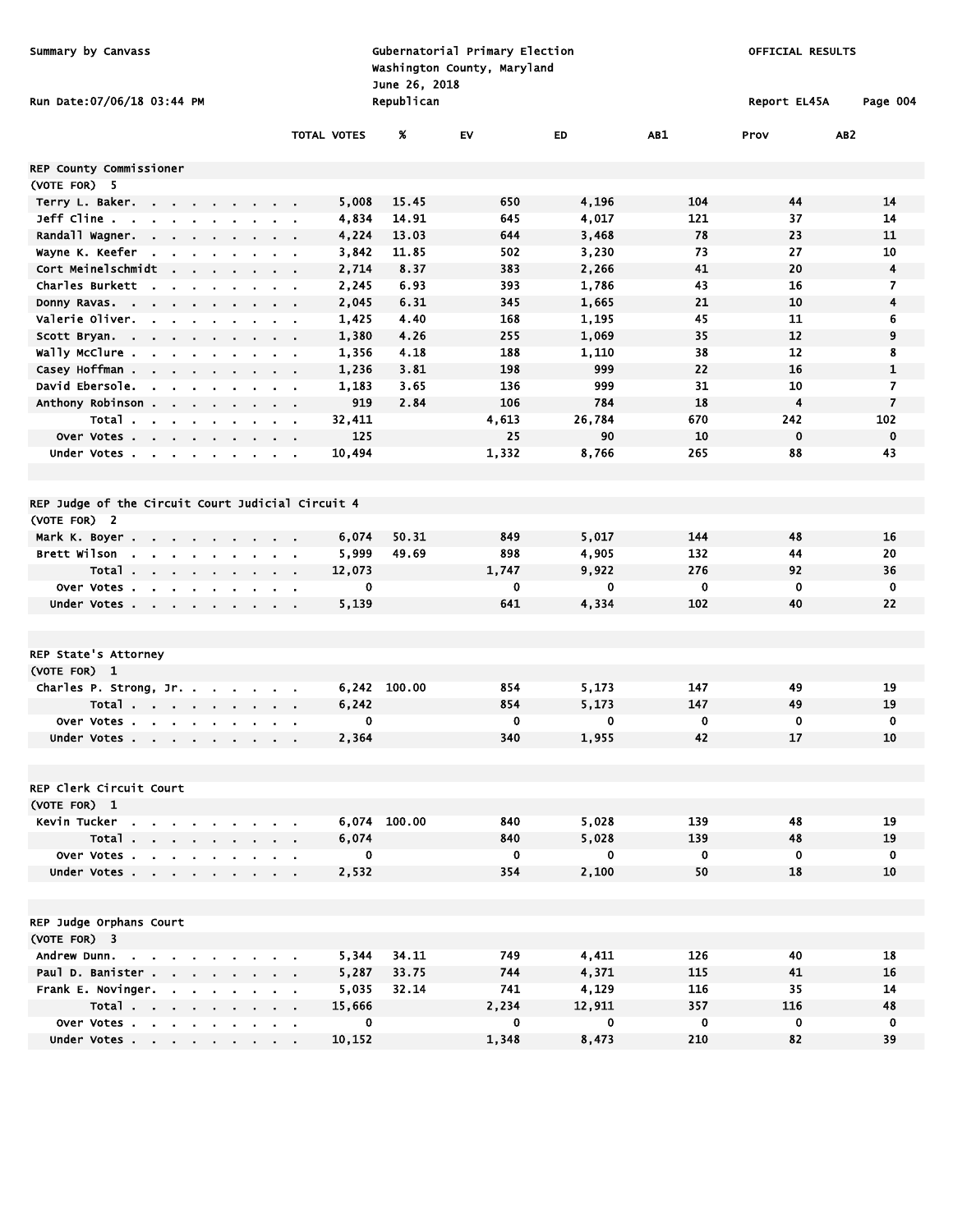| Summary by Canvass                                         |  |                  | June 26, 2018      | Gubernatorial Primary Election<br>Washington County, Maryland |             | OFFICIAL RESULTS |             |              |                 |
|------------------------------------------------------------|--|------------------|--------------------|---------------------------------------------------------------|-------------|------------------|-------------|--------------|-----------------|
| Run Date: 07/06/18 03:44 PM                                |  |                  |                    | Republican                                                    |             |                  |             | Report EL45A | Page 005        |
|                                                            |  |                  | <b>TOTAL VOTES</b> | Х                                                             | EV          | <b>ED</b>        | AB1         | Prov         | AB <sub>2</sub> |
| <b>REP Sheriff</b>                                         |  |                  |                    |                                                               |             |                  |             |              |                 |
| (VOTE FOR) 1                                               |  |                  |                    |                                                               |             |                  |             |              |                 |
| Brian Albert<br>$\sim$<br>and a strategic con-             |  |                  | 5,965              | 100.00                                                        | 831         | 4,935            | 135         | 46           | 18              |
| Total.<br>$\mathbf{r} = \mathbf{r}$<br>the contract of the |  |                  | 5,965              |                                                               | 831         | 4,935            | 135         | 46           | 18              |
| Over Votes                                                 |  |                  | $\mathbf 0$        |                                                               | 0           | 0                | 0           | $\mathbf 0$  | $\mathbf 0$     |
| Under Votes                                                |  | $\sim$ 100 $\pm$ | 2,641              |                                                               | 363         | 2,193            | 54          | 20           | 11              |
|                                                            |  |                  |                    |                                                               |             |                  |             |              |                 |
|                                                            |  |                  |                    |                                                               |             |                  |             |              |                 |
| <b>REP Cent Committee</b>                                  |  |                  |                    |                                                               |             |                  |             |              |                 |
| (VOTE FOR) 8                                               |  |                  |                    |                                                               |             |                  |             |              |                 |
| Randy Leatherman                                           |  |                  | 4,697              | 13.39                                                         | 658         | 3,873            | 117         | 34           | 15              |
| Paul D. Banister                                           |  |                  | 4,566              | 13.02                                                         | 640         | 3,774            | 109         | 32           | 11              |
| Ginger L. Bigelow.                                         |  |                  | 4,510              | 12.86                                                         | 642         | 3,715            | 111         | 28           | 14              |
| Marilee Lum Kerns.                                         |  |                  | 4,482              | 12.78                                                         | 632         | 3,705            | 105         | 27           | 13              |
| Seth Wilson.                                               |  |                  | 4,368              | 12.45                                                         | 623         | 3,590            | 109         | 33           | 13              |
| Jerry DeWolf                                               |  |                  | 4,280              | 12.20                                                         | 627         | 3,514            | 100         | 26           | 13              |
| Ray Edward Foltz, Sr.                                      |  |                  | 4,262              | 12.15                                                         | 620         | 3,495            | 111         | 26           | 10              |
| Brian Paul Tana                                            |  |                  | 3,917              | 11.17                                                         | 570         | 3,226            | 88          | 23           | 10              |
| Nomination Vacant.                                         |  |                  | $\mathbf 0$        |                                                               | 0           | $\mathbf 0$      | $\mathbf 0$ | 0            | $\mathbf 0$     |
| Total.<br>$\cdots$                                         |  |                  | 35,082             |                                                               | 5,012       | 28,892           | 850         | 229          | 99              |
| Over Votes                                                 |  |                  | 0                  |                                                               | $\mathbf 0$ | 0                | $\mathbf 0$ | $\mathbf 0$  | 0               |
| Under Votes                                                |  |                  | 33,766             |                                                               | 4,540       | 28.132           | 662         | 299          | 133             |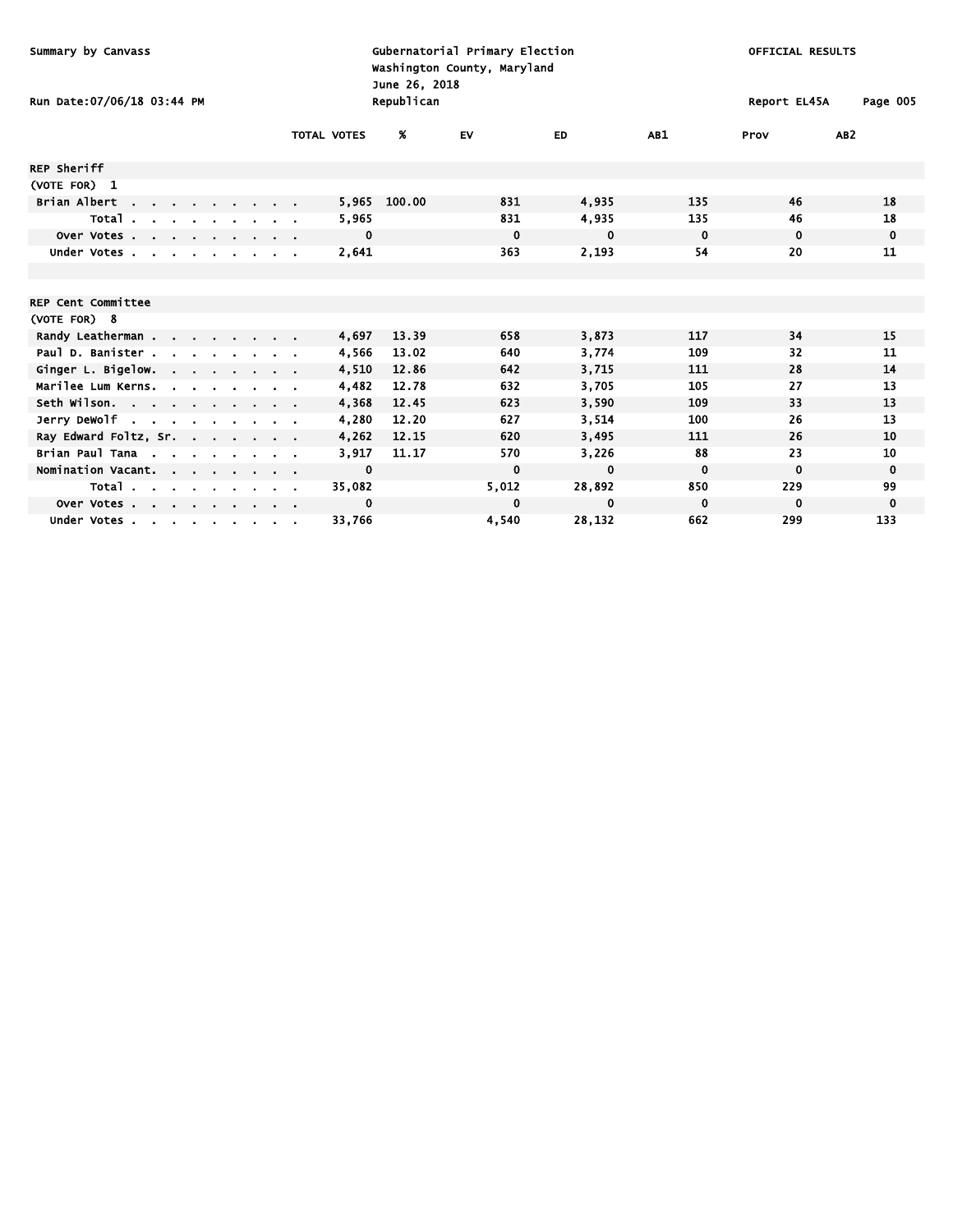| Summary by Canvass<br>Run Date: 07/06/18 03:44 PM |                               |  |              |                          |                | June 26, 2018<br>Democratic                               | Gubernatorial Primary Election<br>Washington County, Maryland | OFFICIAL RESULTS<br>Report EL45A<br>Page 006 |              |                |             |                |                          |                              |
|---------------------------------------------------|-------------------------------|--|--------------|--------------------------|----------------|-----------------------------------------------------------|---------------------------------------------------------------|----------------------------------------------|--------------|----------------|-------------|----------------|--------------------------|------------------------------|
|                                                   |                               |  |              |                          |                |                                                           |                                                               | <b>TOTAL VOTES</b>                           | Х            | <b>EV</b>      | ED          | AB1            | Prov                     | AB <sub>2</sub>              |
| <b>DEM Governor / Lt. Governor</b>                |                               |  |              |                          |                |                                                           |                                                               |                                              |              |                |             |                |                          |                              |
| (VOTE FOR) 1                                      |                               |  |              |                          |                |                                                           |                                                               |                                              |              |                |             |                |                          |                              |
| Jealous-Turnbull                                  |                               |  |              |                          |                | $\mathbf{a}$ and $\mathbf{b}$                             |                                                               | 2,281                                        | 37.43        | 393            | 1,781       | 76             | 21                       | 10                           |
| Baker-Embry                                       |                               |  |              |                          | $\sim$         | $\mathbf{r}$                                              |                                                               | 1,232                                        | 20.22        | 261            | 898         | 54             | 10                       | 9                            |
| Vignarajah-Blake                                  |                               |  |              |                          |                |                                                           |                                                               | 912                                          | 14.97        | 155            | 722         | 21             | 7                        | $\overline{7}$               |
| Shea-Scott                                        |                               |  |              |                          |                |                                                           | <b>Contract Contract</b>                                      | 390                                          | 6.40         | 83             | 293         | 11             | $\overline{2}$           | 1                            |
| Madaleno-Jenkins                                  |                               |  |              |                          |                |                                                           | $\mathbf{r} = \mathbf{r}$                                     | 330                                          | 5.42         | 66             | 245         | 12             | $\overline{\phantom{a}}$ | 0                            |
| Ross-Verratti                                     |                               |  |              |                          |                |                                                           | $\alpha = 0.01$                                               | 328                                          | 5.38         | 55             | 258         | 10             | 4                        | 1                            |
| Ervin-Johnson                                     |                               |  |              |                          |                |                                                           | $\sim$ 100 $\pm$                                              | 242                                          | 3.97         | 39             | 179         | 19             | 3                        | $\overline{2}$               |
| Jones-Waters<br><b>Contract Contract</b>          |                               |  |              |                          |                |                                                           | $\mathbf{r} = \mathbf{r} \cdot \mathbf{r}$                    | 205                                          | 3.36         | 30             | 164         | 8              | $\overline{2}$           | 1                            |
| Jaffe-Jaffe.                                      |                               |  |              |                          |                |                                                           |                                                               | 174                                          | 2.86         | 25             | 137         | 10             | $\mathbf{1}$             | 1                            |
| Total .<br>$\sim$                                 |                               |  |              |                          |                |                                                           |                                                               | 6,094                                        |              | 1,107          | 4,677       | 221            | 57                       | 32                           |
| Over Votes                                        |                               |  |              | $\sim 10^{-1}$<br>$\sim$ | $\blacksquare$ |                                                           | $\sim$ 100 $\pm$                                              | 19                                           |              | $\overline{2}$ | 14          | 3              | $\bf{0}$                 | 0                            |
| Under Votes                                       |                               |  | $\mathbf{r}$ | $\blacksquare$           | $\mathbf{r}$   |                                                           |                                                               | 806                                          |              | 157            | 603         | 38             | 3                        | 5                            |
|                                                   |                               |  |              |                          |                |                                                           |                                                               |                                              |              |                |             |                |                          |                              |
| DEM Comptroller                                   |                               |  |              |                          |                |                                                           |                                                               |                                              |              |                |             |                |                          |                              |
| (VOTE FOR) 1                                      |                               |  |              |                          |                |                                                           |                                                               |                                              |              |                |             |                |                          |                              |
| Peter Franchot.                                   | the company of the company of |  |              |                          |                |                                                           |                                                               |                                              | 5,631 100.00 | 1,081          | 4,269       | 201            | 50                       | 30                           |
| Total                                             |                               |  |              |                          |                |                                                           |                                                               | 5,631                                        |              | 1,081          | 4,269       | 201            | 50                       | 30                           |
| over Votes.                                       | <b>Contract Contract</b>      |  |              |                          |                |                                                           |                                                               | $\mathbf 0$                                  |              | 0              | $\mathbf 0$ | $\mathbf 0$    | $\mathbf 0$              | 0                            |
| Under Votes                                       |                               |  |              |                          |                |                                                           |                                                               | 1,288                                        |              | 185            | 1,025       | 61             | 10                       | $\overline{z}$               |
|                                                   |                               |  |              |                          |                |                                                           |                                                               |                                              |              |                |             |                |                          |                              |
| DEM Attorney General                              |                               |  |              |                          |                |                                                           |                                                               |                                              |              |                |             |                |                          |                              |
| (VOTE FOR) 1                                      |                               |  |              |                          |                |                                                           |                                                               |                                              |              |                |             |                |                          |                              |
| Brian E. Frosh.                                   |                               |  |              |                          |                |                                                           |                                                               | 5,505                                        | 100.00       | 1,057          | 4,180       | 190            | 50                       | 28                           |
| Total                                             |                               |  |              |                          |                |                                                           |                                                               | 5,505                                        |              | 1,057          | 4,180       | 190            | 50                       | 28                           |
| Over Votes                                        |                               |  |              |                          |                |                                                           |                                                               | $\mathbf 0$                                  |              | $\mathbf 0$    | $\mathbf 0$ | $\mathbf 0$    | $\mathbf 0$              | $\mathbf 0$                  |
| Under Votes                                       |                               |  |              |                          |                |                                                           |                                                               | 1,414                                        |              | 209            | 1,114       | 72             | 10                       | 9                            |
|                                                   |                               |  |              |                          |                |                                                           |                                                               |                                              |              |                |             |                |                          |                              |
| DEM U.S. Senator                                  |                               |  |              |                          |                |                                                           |                                                               |                                              |              |                |             |                |                          |                              |
| (VOTE FOR) 1                                      |                               |  |              |                          |                |                                                           |                                                               |                                              |              |                |             |                |                          |                              |
| Ben Cardin                                        |                               |  |              |                          |                | $\mathbf{z} = \mathbf{z} + \mathbf{z}$ . The $\mathbf{z}$ |                                                               | 4,846                                        | 73.88        | 985            | 3,622       | 179            | 36                       | 24                           |
| Chelsea Manning                                   |                               |  |              |                          |                |                                                           |                                                               | 569                                          | 8.68         | 75             | 467         | 13             | 10                       | 4                            |
| Debbie "Rica" wilson.                             |                               |  |              |                          |                |                                                           |                                                               | 271                                          | 4.13         | 38             | 214         | 15             | 3                        | $\mathbf{1}$                 |
| Marcia H. Morgan                                  |                               |  |              |                          |                |                                                           |                                                               | 267                                          | 4.07         | 38             | 220         | 7              | 1                        | 1                            |
| Jerome "Jerry" Segal.                             |                               |  |              |                          |                |                                                           |                                                               | 222                                          | 3.38         | 24             | 191         | 4              | $\mathbf{1}$             | $\overline{2}$               |
| Lih Young                                         |                               |  |              |                          |                |                                                           |                                                               | 140                                          | 2.13         | 17             | 119         | 4              | $\mathbf 0$              | 0                            |
| Richard "Rikki" Vaughn                            |                               |  |              |                          |                |                                                           |                                                               | 127                                          | 1.94         | 16             | 101         | $\overline{7}$ | 3                        | 0                            |
|                                                   |                               |  |              |                          |                |                                                           |                                                               |                                              |              | 20             |             | 6              | $\mathbf{2}$             |                              |
| Erik Jetmir.                                      |                               |  |              |                          |                |                                                           |                                                               | 117                                          | 1.78         |                | 88<br>5,022 | 235            | 56                       | 1<br>33                      |
| Total<br>Over Votes                               |                               |  |              |                          |                |                                                           | $\mathbf{r} = \mathbf{r}$                                     | 6,559                                        |              | 1,213          |             |                | $\mathbf 0$              |                              |
|                                                   |                               |  |              |                          |                |                                                           | $\alpha = 0.1$                                                | 14<br>346                                    |              | 1<br>52        | 10<br>262   | 3<br>24        | $\overline{\mathbf{4}}$  | 0<br>$\overline{\mathbf{4}}$ |
| Under Votes                                       |                               |  |              |                          |                |                                                           |                                                               |                                              |              |                |             |                |                          |                              |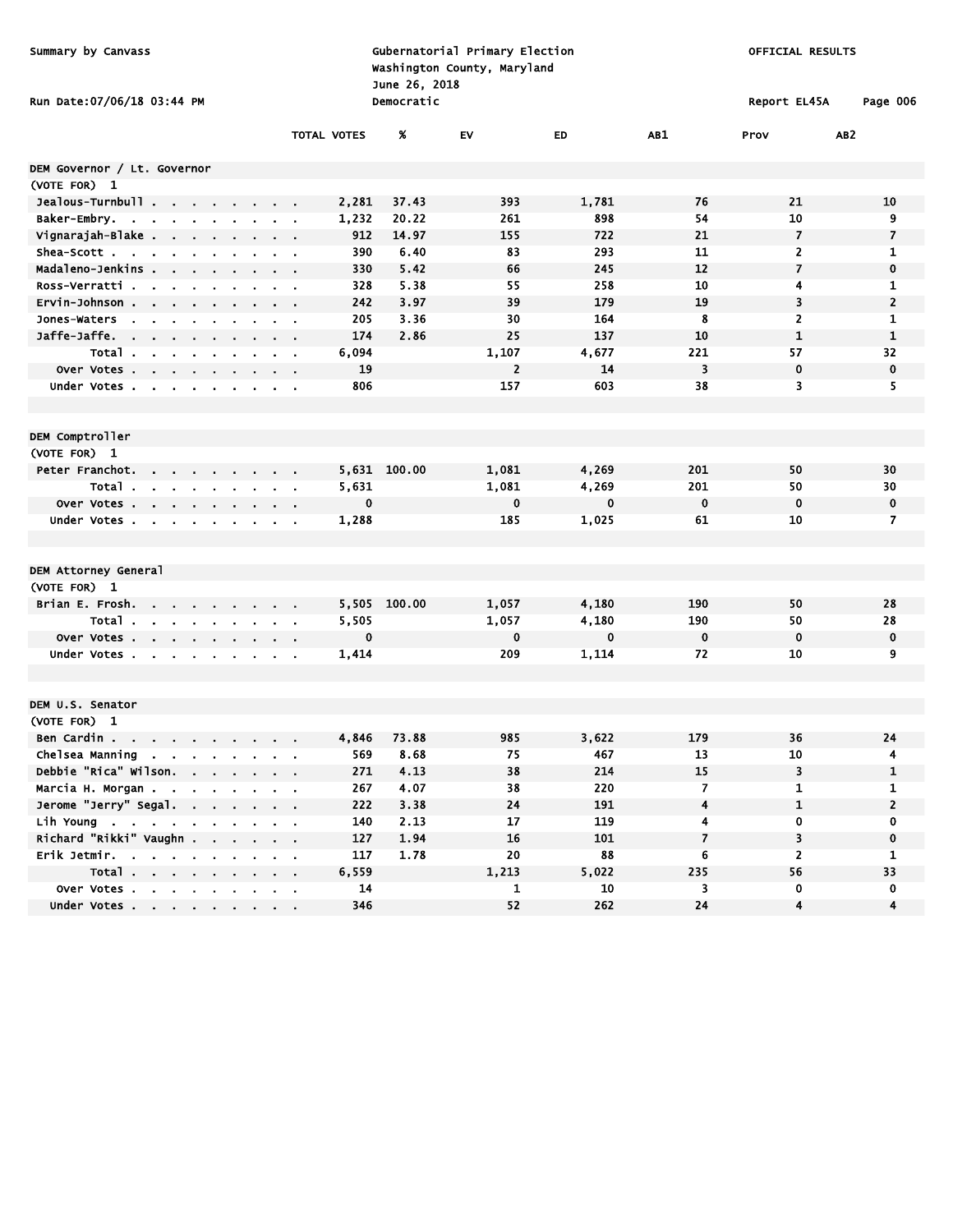| Summary by Canvass                                                                                                       |                    | June 26, 2018 | Gubernatorial Primary Election<br>Washington County, Maryland |                | OFFICIAL RESULTS |                              |                     |
|--------------------------------------------------------------------------------------------------------------------------|--------------------|---------------|---------------------------------------------------------------|----------------|------------------|------------------------------|---------------------|
| Run Date: 07/06/18 03:44 PM                                                                                              |                    | Democratic    |                                                               |                |                  | Report EL45A                 | Page 007            |
|                                                                                                                          | <b>TOTAL VOTES</b> | %             | EV                                                            | ED             | AB1              | Prov                         | AB <sub>2</sub>     |
| DEM Representative in Congress - 6                                                                                       |                    |               |                                                               |                |                  |                              |                     |
| Congressional District 6                                                                                                 |                    |               |                                                               |                |                  |                              |                     |
| (VOTE FOR) 1                                                                                                             |                    |               |                                                               |                |                  |                              |                     |
| David Trone.<br>$\mathbf{r}$                                                                                             | 3,644              | 54.59         | 674                                                           | 2,827          | 94               | 30                           | 19                  |
| Roger Manno.<br>$\sim$<br>$\mathbf{r} = \mathbf{r}$<br>$\sim$<br>$\blacksquare$<br>$\sim$                                | 860                | 12.88         | 189                                                           | 629            | 34               | 5                            | 3                   |
| Aruna Miller<br>$\sim$<br>$\blacksquare$<br>$\mathbf{r}$<br>$\sim$<br>$\blacksquare$                                     | 818                | 12.25         | 200                                                           | 580            | 26               | 9<br>$\overline{\mathbf{4}}$ | 3<br>$\overline{2}$ |
| Andrew Duck.<br>Nadia Hashimi                                                                                            | 650<br>404         | 9.74<br>6.05  | 97<br>45                                                      | 516<br>326     | 31<br>20         | 4                            | 9                   |
| $\sim 10^{-10}$ m $^{-1}$<br>Chris Graves                                                                                | 119                | 1.78          | 15                                                            | 94             | 8                | $\overline{2}$               | 0                   |
| Christopher Hearsey                                                                                                      | 119                | 1.78          | 14                                                            | 93             | 10               | $\overline{\mathbf{2}}$      | 0                   |
| $\mathbf{r} = \mathbf{r}$<br>George English.                                                                             | 61                 | .91           | 10                                                            | 42             | $\overline{7}$   | $\overline{2}$               | 0                   |
| $\alpha$ , $\beta$ , $\alpha$<br>Total                                                                                   | 6,675              |               | 1,244                                                         | 5,107          | 230              | 58                           | 36                  |
| Over Votes                                                                                                               | 28                 |               | $\overline{2}$                                                | 23             | 3                | $\mathbf 0$                  | 0                   |
| $\alpha$ , $\beta$ , $\alpha$<br>Under Votes                                                                             | 216                |               | 20                                                            | 164            | 29               | $\overline{2}$               | 1                   |
|                                                                                                                          |                    |               |                                                               |                |                  |                              |                     |
| DEM House of Delegates - 2B Legislative Subdistrict 2B                                                                   |                    |               |                                                               |                |                  |                              |                     |
| (VOTE FOR) 1                                                                                                             |                    |               |                                                               |                |                  |                              |                     |
| Peter E. Perini, Sr                                                                                                      |                    | 1,524 100.00  | 322                                                           | 1,128          | 48               | 16                           | 10                  |
| Total                                                                                                                    | 1,524              |               | 322                                                           | 1,128          | 48               | 16                           | 10                  |
| Over Votes                                                                                                               | $\mathbf 0$        |               | $\mathbf 0$                                                   | $\mathbf 0$    | $\mathbf 0$      | $\mathbf 0$                  | 0                   |
| Under Votes                                                                                                              | 417                |               | 66                                                            | 312            | 22               | 11                           | 6                   |
|                                                                                                                          |                    |               |                                                               |                |                  |                              |                     |
| DEM County Commissioner                                                                                                  |                    |               |                                                               |                |                  |                              |                     |
| (VOTE FOR) 5                                                                                                             |                    |               |                                                               |                |                  |                              |                     |
| Donna L. Brightman                                                                                                       | 4,627              | 22.12         | 897                                                           | 3,499          | 171              | 36                           | 24                  |
| Elizabeth Paul.<br>$\sim 10$                                                                                             | 4,623              | 22.10         | 916                                                           | 3,473          | 174              | 38                           | 22                  |
| Ed Forrest<br>$\alpha = 0.1$                                                                                             | 4,221              | 20.18         | 856                                                           | 3,167          | 150              | 31                           | 17                  |
| Brian Beall.<br>the company of the company<br>$\sim$<br>$\sim 10^{-11}$<br>$\mathbf{r}$<br>$\alpha$ , $\beta$ , $\alpha$ | 3,934              | 18.81         | 752                                                           | 2,980          | 152              | 33                           | 17                  |
| Harry Jones.                                                                                                             | 3,509              | 16.78         | 655                                                           | 2,682          | 135              | 25                           | 12                  |
| Total                                                                                                                    | 20,914             |               | 4,076                                                         | 15,801         | 782              | 163                          | 92                  |
| Over Votes                                                                                                               | $\mathbf 0$        |               | 0                                                             | $\mathbf 0$    | $\mathbf 0$      | $\mathbf 0$                  | $\mathbf 0$         |
| Under Votes<br>$\sim$<br>$\mathbf{r}$<br>$\sim$<br>$\bullet$                                                             | 13,681             |               | 2,254                                                         | 10,669         | 528              | 137                          | 93                  |
|                                                                                                                          |                    |               |                                                               |                |                  |                              |                     |
|                                                                                                                          |                    |               |                                                               |                |                  |                              |                     |
| DEM Judge of the Circuit Court Judicial Circuit 4                                                                        |                    |               |                                                               |                |                  |                              |                     |
| (VOTE FOR) 2                                                                                                             |                    |               |                                                               |                |                  |                              |                     |
| Mark K. Boyer                                                                                                            | 4,787              | 50.67         | 915                                                           | 3,635          | 171              | 40                           | 26                  |
| Brett Wilson                                                                                                             | 4,660<br>9,447     | 49.33         | 903<br>1,818                                                  | 3,531<br>7,166 | 163<br>334       | 43<br>83                     | 20<br>46            |
| Total<br>Over Votes                                                                                                      | 0                  |               | 0                                                             | 0              | $\mathbf 0$      | 0                            | 0                   |
| Under Votes                                                                                                              | 4,391              |               | 714                                                           | 3,422          | 190              | 37                           | 28                  |
|                                                                                                                          |                    |               |                                                               |                |                  |                              |                     |
|                                                                                                                          |                    |               |                                                               |                |                  |                              |                     |
| DEM Treasurer                                                                                                            |                    |               |                                                               |                |                  |                              |                     |
| (VOTE FOR) 1                                                                                                             |                    |               |                                                               |                |                  |                              |                     |
| Todd L. Hershey                                                                                                          |                    | 5,435 100.00  | 1,043                                                         | 4,114          | 203              | 46                           | 29                  |
| Total                                                                                                                    | 5,435              |               | 1,043                                                         | 4,114          | 203              | 46                           | 29                  |
| Over Votes                                                                                                               | 0                  |               | $\mathbf 0$                                                   | $\mathbf 0$    | 0                | $\mathbf 0$                  | 0                   |
| Under Votes                                                                                                              | 1,484              |               | 223                                                           | 1,180          | 59               | 14                           | 8                   |
|                                                                                                                          |                    |               |                                                               |                |                  |                              |                     |
| DEM State's Attorney                                                                                                     |                    |               |                                                               |                |                  |                              |                     |
| (VOTE FOR) 1                                                                                                             |                    |               |                                                               |                |                  |                              |                     |
|                                                                                                                          |                    | 5,335 100.00  | 1,034                                                         | 4,049          | 181              | 46                           | 25                  |
| Total                                                                                                                    | 5,335              |               | 1,034                                                         | 4,049          | 181              | 46                           | 25                  |
| Over Votes                                                                                                               | $\mathbf 0$        |               | $\mathbf{0}$                                                  | $\mathbf 0$    | $\mathbf 0$      | $\mathbf 0$                  | 0                   |
| Under Votes                                                                                                              | 1,584              |               | 232                                                           | 1,245          | 81               | 14                           | 12                  |